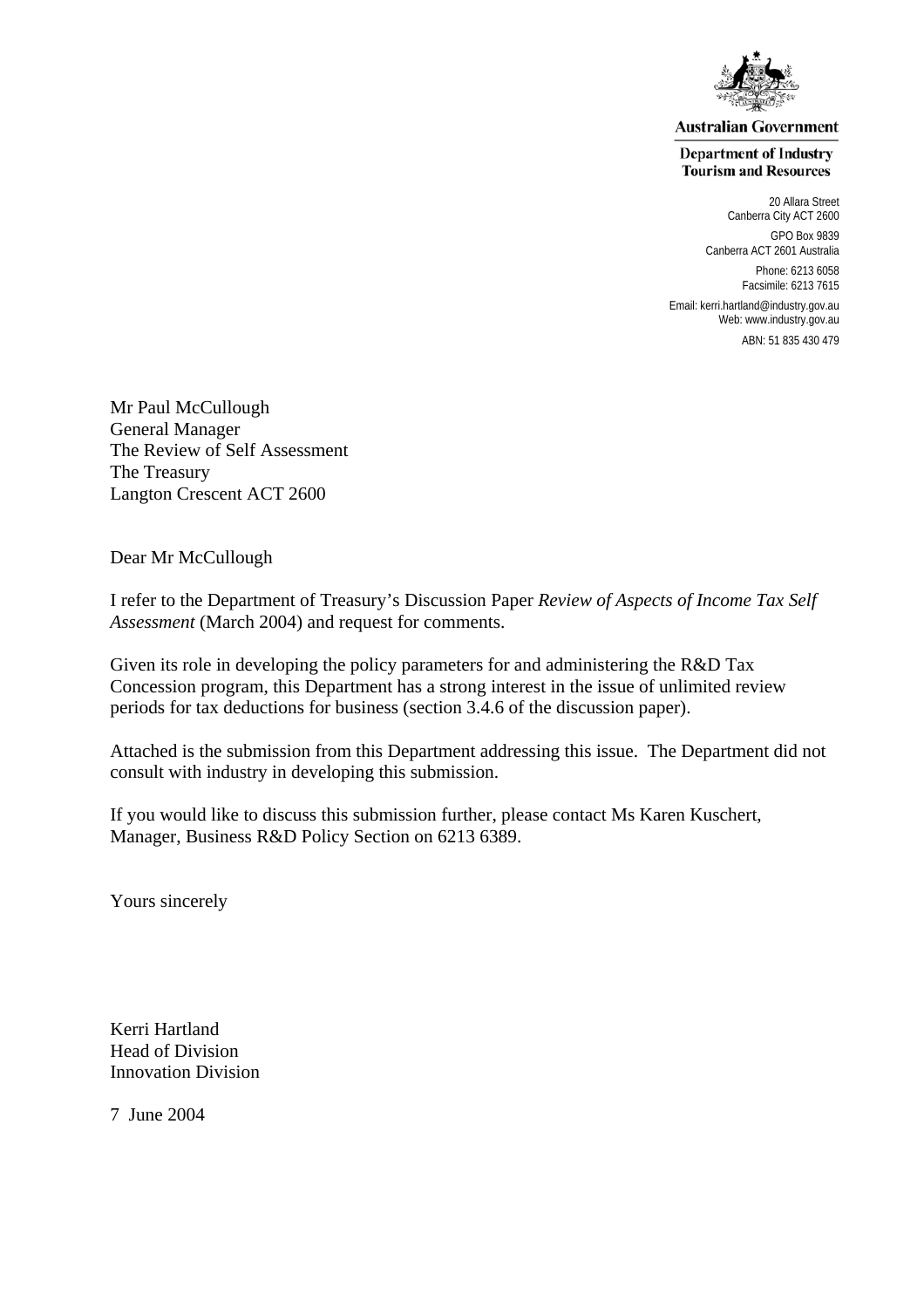# **Department of Industry, Tourism and Resources**

# **Submission regarding Review of Aspects of Income Tax Self Assessment**

### *Background*

According to the discussion paper (section 3.4.6), the *Income Tax Assessment Act 1936* provides for a number of special cases where the Tax Office can amend an assessment at any time (eg, car expenses provisions, farm management deposit provisions, private health insurance offset provisions). The paper also states that, in some cases, there is a logical rationale for an unlimited assessment period, for example, where a taxpayer incurs an expense and claims a deduction which is subsequently reimbursed.

This provision applies to companies that claim the R&D Tax Concession through their annual tax returns.

# *ITR's Role*

The Department of Industry, Tourism and Resources (DITR), in conjunction with the Department of Treasury, have policy responsibility for the R&D Tax Concession program. Both agencies have a strong interest in monitoring its use and effectiveness. In addition, the R&D Tax Concession program is jointly administered by AusIndustry, the program delivery arm of DITR, and the Australian Taxation Office (ATO).

Over 4,700 companies were registered with AusIndustry for the 2001-02 income year to claim the tax concession (including 125% tax concession, the R&D Tax Offset and the 175% Premium Tax Concession). R&D expenditure reported by these companies to claim the concession in this period was \$6.09 billion.

#### *Issues*

In a self-assessment regime, it is generally recognised that there is some degree of uncertainty in relation to the amount of tax payable. Uncertainty may lead to costs for taxpayers, such as paying interest charges.

There are different categories of taxpayers, which has implications for both uncertainty and compliance costs. The appropriateness of measures to improve certainty or reduce compliance costs may differ between different groups of taxpayers. In general, business taxpayers face more complexity in tax matters than individual taxpayers.

The R&D Tax Concession has stringent requirements in terms of the definition of R&D and eligible expenditure. Furthermore, some aspects of R&D definition have not yet been tested in the courts, creating further uncertainty for business. The registration of companies for R&D Tax Concession, and assessment of R&D activities, by AusIndustry and the assessment of eligible R&D expenditures by the ATO is a complex matter, which may lead to disputes and consequent appeals and litigation. There are often long time lags between registration of companies for R&D Tax Concession and the final assessment of R&D claims and expenditures, due to the necessity of additional information collected from companies. Both companies and tax concession